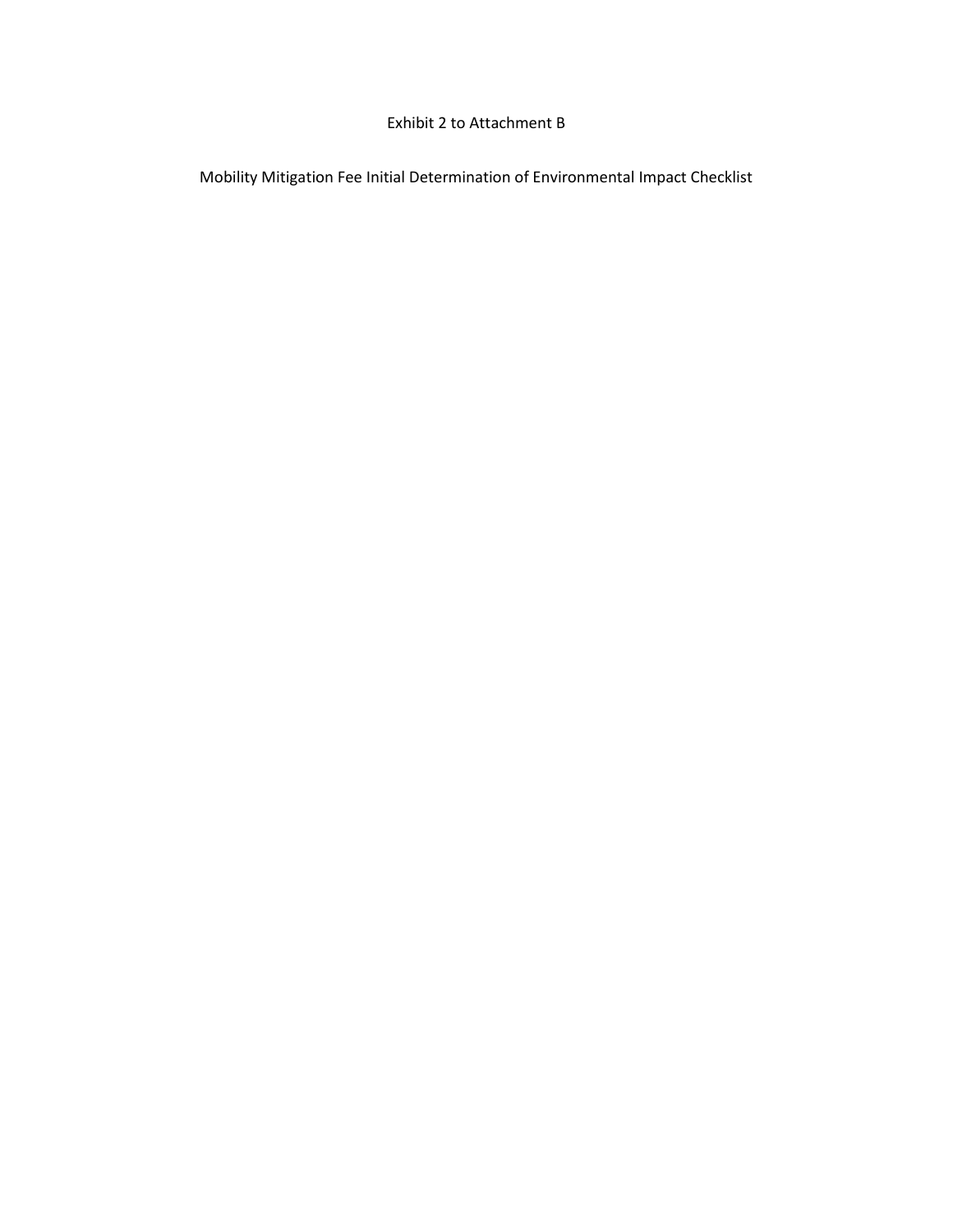# INITIAL DETERMINATION OF

# ENVIRONMENTAL IMPACT CHECKLIST

#### **Project Name:**

**Mobility Mitigation Fee Program Update**

#### **Project Description:**

This action would waive the mobility mitigation fee for deed-restricted affordable, moderate, and achievable housing developed within areas eligible for Residential Bonus Units and reset the mobility mitigation fee rate to align with the recently adopted 2020 Regional Transportation Plan, to implement the VMT threshold standard at the project level, and to align with the Code of Ordinances. Recent updates to the Code of Ordinances Section 65.2, Air Quality, Greenhouse Gas Reduction, and Mobility Mitigation Program converted the air quality mitigation fee into a mobility mitigation fee to better align with the new environmental threshold for Transportation and Sustainable Communities. In accordance with the Code, the mobility mitigation fee is to be set in the Rules of Procedure. This action would entail amending the code of ordinances to waive fees for affordable, moderate, and achievable housing, and amending the Rules of Procedure to reset the mobility mitigation fee amount to \$218.00 per Vehicle Miles Travelled (VMT). The fee attributes 90 percent of the impact to VMT generators (i.e., increases in the bed base via new residential units, tourist accommodation units, campgrounds) and 10 percent to VMT attractors (all other uses). The final proposed per VMT MMF then becomes \$196.20 /VMT for VMT generators and \$21.80/VMT for VMT attractors. Revenue collected from the mobility mitigation fee will fund projects that reduce VMT.

**The following questionnaire will be completed by the applicant based on evidence submitted with the application. All "Yes" and "No, With Mitigation" answers will require further written comments.**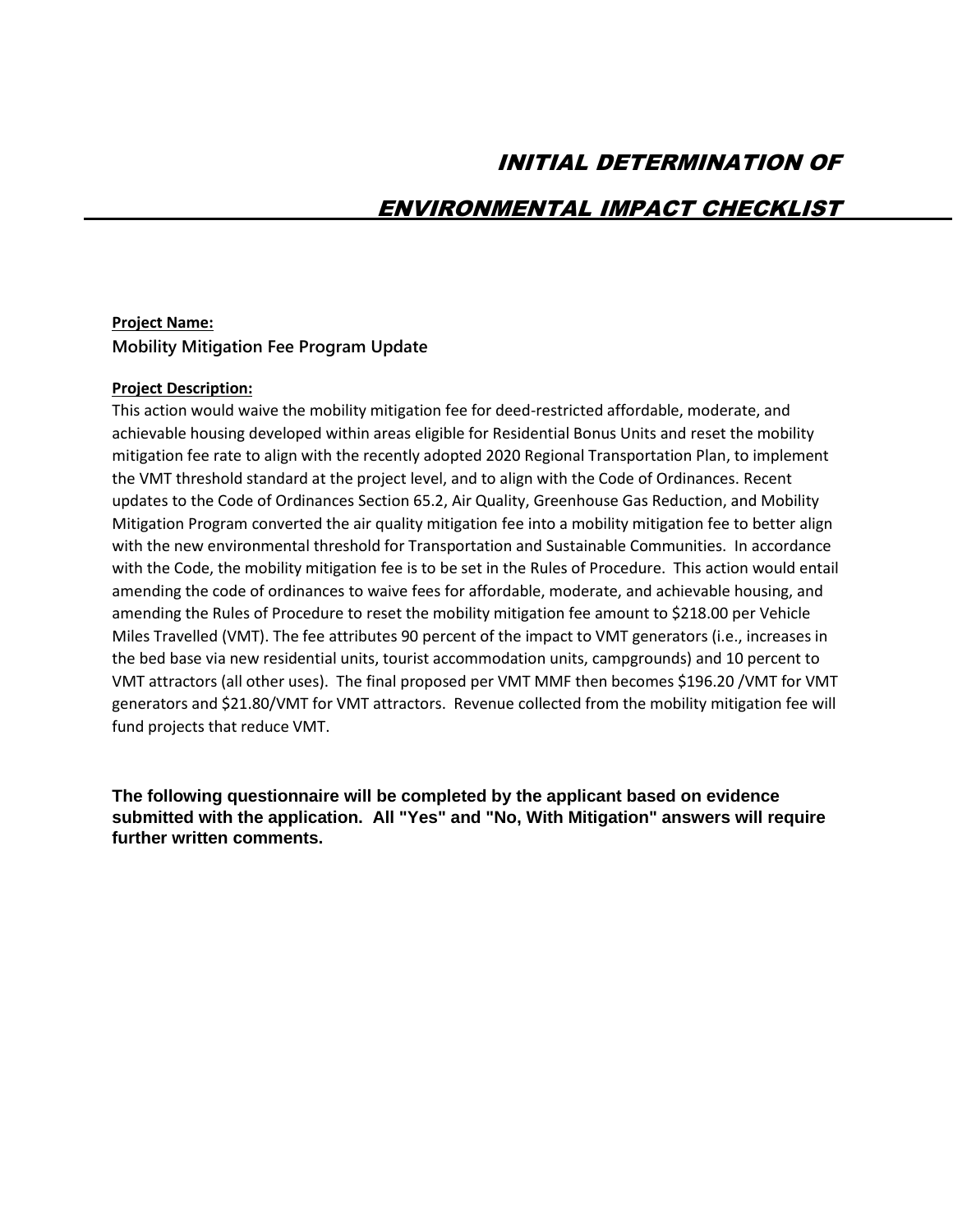# I. Environmental Impacts

# **II. Land**

|             | п. папа<br>Will the proposal result in:                                                                                                                                                                             | Yes | $\frac{1}{2}$ | No, with<br>mitigation | Data<br>insufficient |
|-------------|---------------------------------------------------------------------------------------------------------------------------------------------------------------------------------------------------------------------|-----|---------------|------------------------|----------------------|
| a.          | Compaction or covering of the soil beyond the limits allowed in the land<br>capability or Individual Parcel Evaluation System (IPES)?                                                                               |     | ⊠             |                        |                      |
| b.          | A change in the topography or ground surface relief features of site<br>inconsistent with the natural surrounding conditions?                                                                                       |     | M             |                        |                      |
| $C_{\cdot}$ | Unstable soil conditions during or after completion of the proposal?                                                                                                                                                |     | ⊠             |                        |                      |
| d.          | Changes in the undisturbed soil or native geologic substructures or grading in<br>excess of 5 feet?                                                                                                                 |     | ⊠             |                        |                      |
| e.          | The continuation of or increase in wind or water erosion of soils, either on or<br>off the site?                                                                                                                    |     | ⊠             |                        |                      |
| f.          | Changes in deposition or erosion of beach sand, or changes in siltation,<br>deposition or erosion, including natural littoral processes, which may modify<br>the channel of a river or stream or the bed of a lake? |     | $\boxtimes$   |                        |                      |
| g.          | Exposure of people or property to geologic hazards such as earthquakes,<br>landslides, backshore erosion, avalanches, mud slides, ground failure, or<br>similar hazards?                                            |     | $\boxtimes$   |                        |                      |

# **III. Air Quality**

|    | Will the proposal result in:                                                                                    |  | Yes<br>No, with<br>No, with<br>mitigation<br>Data<br>Data |  |
|----|-----------------------------------------------------------------------------------------------------------------|--|-----------------------------------------------------------|--|
| a. | Substantial air pollutant emissions?                                                                            |  |                                                           |  |
| b. | Deterioration of ambient (existing) air quality?                                                                |  |                                                           |  |
| C. | The creation of objectionable odors?                                                                            |  |                                                           |  |
| d. | Alteration of air movement, moisture or temperature, or any change in<br>climate, either locally or regionally? |  |                                                           |  |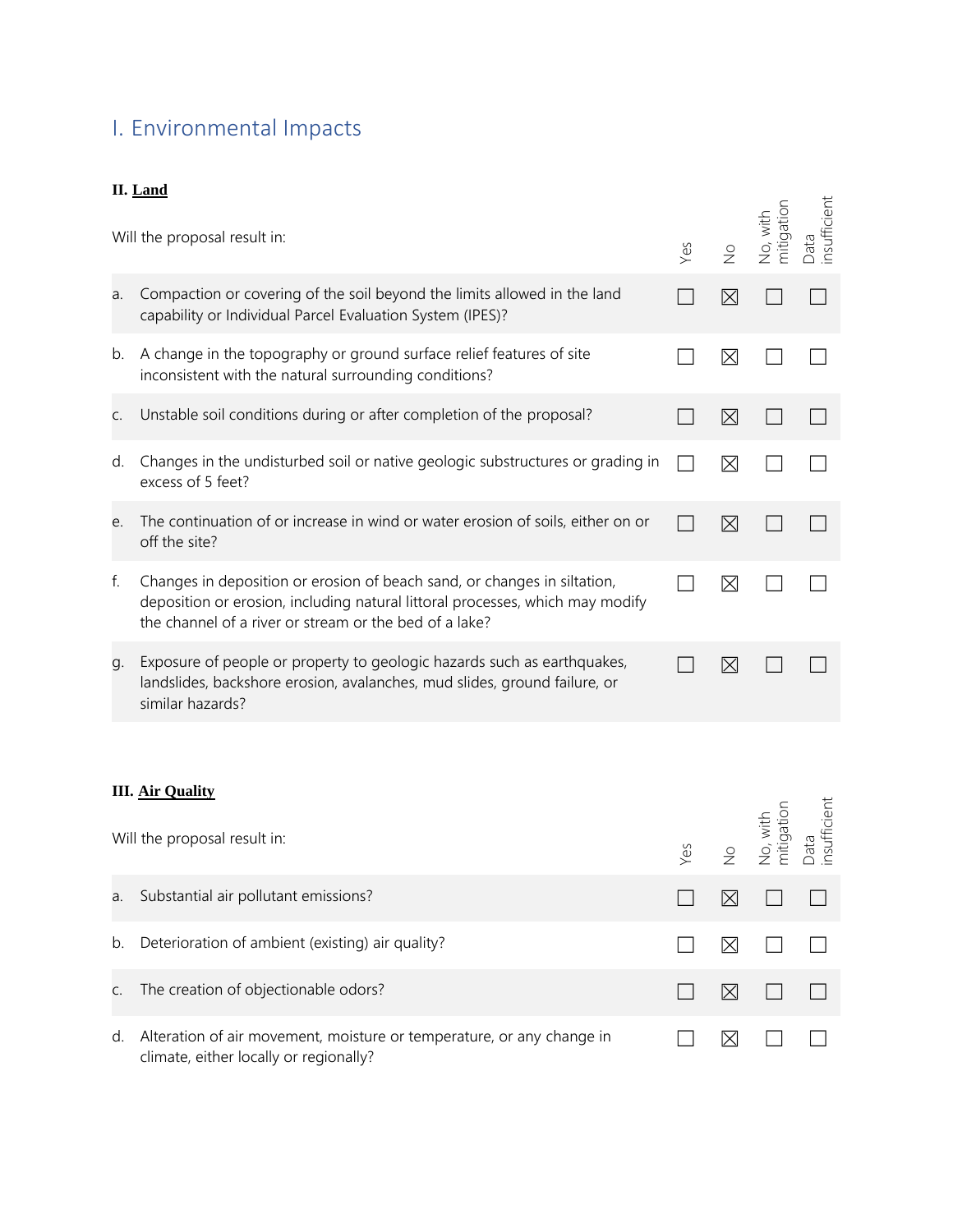## **III. Air Quality**

|    | ш. <u>ли учащу</u>                                                                                                                                                                                        |     |               |                        |                      |
|----|-----------------------------------------------------------------------------------------------------------------------------------------------------------------------------------------------------------|-----|---------------|------------------------|----------------------|
|    | Will the proposal result in:                                                                                                                                                                              | Yes | $\frac{1}{2}$ | mitigation<br>No, with | Data<br>insufficient |
| e. | Increased use of diesel fuel?                                                                                                                                                                             |     | $\boxtimes$   |                        |                      |
|    | <b>IV. Water Quality</b><br>Will the proposal result in:                                                                                                                                                  | Yes | $\frac{1}{2}$ | No, with<br>mitigation | Data<br>insufficient |
| a. | Changes in currents, or the course or direction of water movements?                                                                                                                                       |     | ⊠             |                        |                      |
| b. | Changes in absorption rates, drainage patterns, or the rate and amount of<br>surface water runoff so that a 20 yr. 1 hr. storm runoff (approximately 1 inch<br>per hour) cannot be contained on the site? |     | ⊠             |                        |                      |
| C. | Alterations to the course or flow of 100-yearflood waters?                                                                                                                                                |     | $\boxtimes$   |                        |                      |
| d. | Change in the amount of surface water in any water body?                                                                                                                                                  |     | ⊠             |                        |                      |
| e. | Discharge into surface waters, or in any alteration of surface water quality,<br>including but not limited to temperature, dissolved oxygen or turbidity?                                                 |     | ⊠             |                        |                      |
| f. | Alteration of the direction or rate of flow of ground water?                                                                                                                                              |     | ⊠             |                        |                      |
| g. | Change in the quantity of groundwater, either through direct additions or<br>withdrawals, or through interception of an aquifer by cuts or excavations?                                                   |     | ⊠             |                        |                      |
| h. | Substantial reduction in the amount of water otherwise available for public<br>water supplies?                                                                                                            |     | ⊠             |                        |                      |
| i. | Exposure of people or property to water related hazards such as flooding<br>and/or wave action from 100-year storm occurrence or seiches?                                                                 |     | $\boxtimes$   |                        |                      |
| j. | The potential discharge of contaminants to the groundwater or any alteration<br>of groundwater quality?                                                                                                   |     | $\boxtimes$   |                        |                      |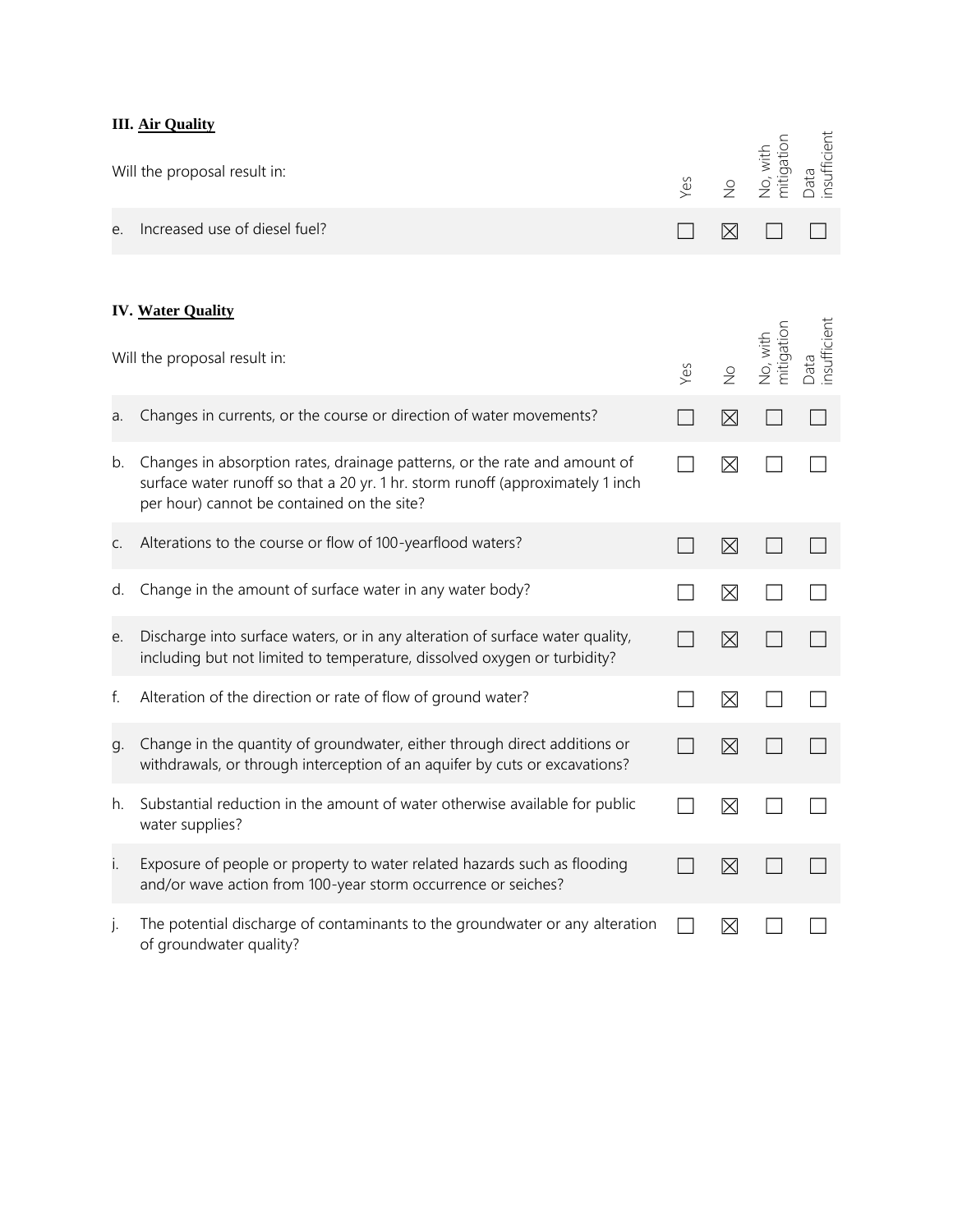#### **V. Vegetation**

|    | Will the proposal result in:                                                                                                                                                                                                | Yes | $\frac{1}{2}$ | No, with<br>mitigation | Data<br>insufficient |
|----|-----------------------------------------------------------------------------------------------------------------------------------------------------------------------------------------------------------------------------|-----|---------------|------------------------|----------------------|
| a. | Removal of native vegetation in excess of the area utilized for the actual<br>development permitted by the land capability/IPES system?                                                                                     |     | $\boxtimes$   |                        |                      |
| b. | Removal of riparian vegetation or other vegetation associated with critical<br>wildlife habitat, either through direct removal or indirect lowering of the<br>groundwater table?                                            |     | $\boxtimes$   |                        |                      |
| C. | Introduction of new vegetation that will require excessive fertilizer or water, or<br>will provide a barrier to the normal replenishment of existing species?                                                               |     | $\boxtimes$   |                        |                      |
| d. | Change in the diversity or distribution of species, or number of any species of<br>plants (including trees, shrubs, grass, crops, micro flora and aquatic plants)?                                                          |     | ⊠             |                        |                      |
| е. | Reduction of the numbers of any unique, rare or endangered species of<br>plants?                                                                                                                                            |     | $\boxtimes$   |                        |                      |
| f. | Removal of stream bank and/or backshore vegetation, including woody<br>vegetation such as willows?                                                                                                                          |     | $\boxtimes$   |                        |                      |
| g. | Removal of any native live, dead or dying trees 30 inches or greater in<br>diameter at breast height (dbh) within TRPA's Conservation or Recreation land<br>use classifications?                                            |     | $\boxtimes$   |                        |                      |
| h. | A change in the natural functioning of an old growth ecosystem?                                                                                                                                                             |     | $\boxtimes$   |                        |                      |
|    | VI. Wildlife                                                                                                                                                                                                                |     |               | $\overline{5}$ .       | ent                  |
|    | Will the proposal result in:                                                                                                                                                                                                | Yes | $\frac{1}{2}$ | No, with<br>mitigatii  | Data<br>insuffici    |
| a. | Change in the diversity or distribution of species, or numbers of any species of<br>animals (birds, land animals including reptiles, fish and shellfish, benthic<br>organisms, insects, mammals, amphibians or microfauna)? |     | ⊠             |                        |                      |
| b. | Reduction of the number of any unique, rare or endangered species of<br>animals?                                                                                                                                            |     | $\boxtimes$   |                        |                      |
| C. | Introduction of new species of animals into an area, or result in a barrier to the<br>migration or movement of animals?                                                                                                     |     | $\boxtimes$   |                        |                      |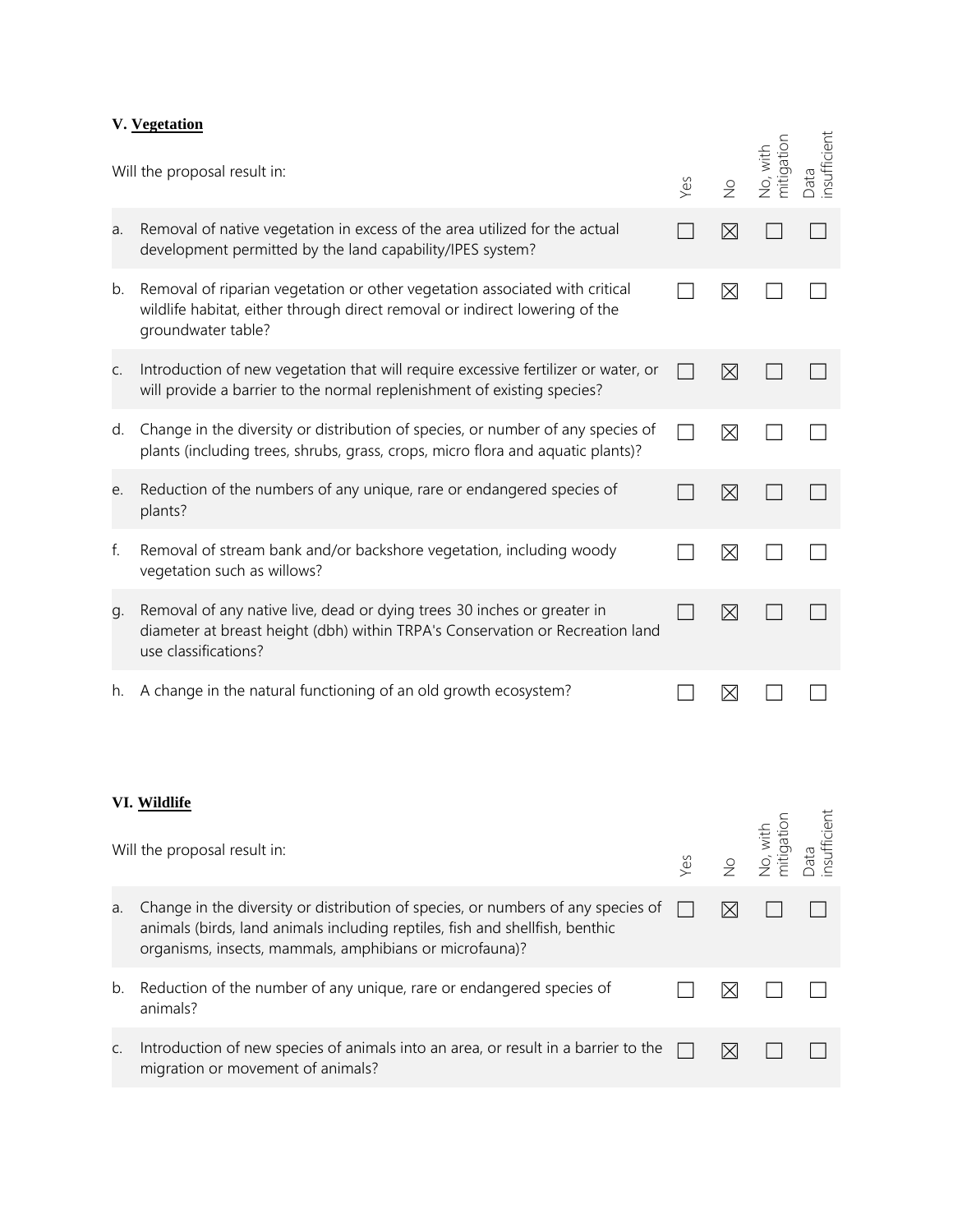# **VI. Wildlife**

|    | Will the proposal result in:                                                                                                                                                  | Yes | $\frac{1}{2}$ | mitigation<br>No, with | nsufficient<br>Data |
|----|-------------------------------------------------------------------------------------------------------------------------------------------------------------------------------|-----|---------------|------------------------|---------------------|
| d. | Deterioration of existing fish or wildlife habitat quantity or quality?                                                                                                       |     | $\times$      |                        |                     |
|    | VII. Noise<br>Will the proposal result in:                                                                                                                                    | Yes | $\frac{1}{2}$ | mitigation<br>No, with | nsufficient<br>Data |
| a. | Increases in existing Community Noise Equivalency Levels (CNEL) beyond<br>those permitted in the applicable Area Plan, Plan Area Statement, Community<br>Plan or Master Plan? |     | $\boxtimes$   |                        |                     |
| b. | Exposure of people to severe noise levels?                                                                                                                                    |     | $\boxtimes$   |                        |                     |
| C. | Single event noise levels greater than those set forth in the TRPA Noise<br>Environmental Threshold?                                                                          |     | $\boxtimes$   |                        |                     |
| d. | The placement of residential or tourist accommodation uses in areas where<br>the existing CNEL exceeds 60 dBA or is otherwise incompatible?                                   |     | ⊠             |                        |                     |
| e. | The placement of uses that would generate an incompatible noise level in<br>close proximity to existing residential or tourist accommodation uses?                            |     | $\times$      |                        |                     |
| f. | Exposure of existing structures to levels of ground vibration that could result<br>in structural damage?                                                                      |     | $\boxtimes$   |                        |                     |

#### **VIII. Light and Glare**

|    | Will the proposal:                                                                                             |           | Yes<br>No, with<br>No, with<br>Eata<br>Data<br>insufficient |  |
|----|----------------------------------------------------------------------------------------------------------------|-----------|-------------------------------------------------------------|--|
| a. | Include new or modified sources of exterior lighting?                                                          |           |                                                             |  |
| b. | Create new illumination which is more substantial than other lighting, if any, within the<br>surrounding area? | $\bowtie$ |                                                             |  |
|    | Cause light from exterior sources to be cast off -site or onto public lands?                                   |           |                                                             |  |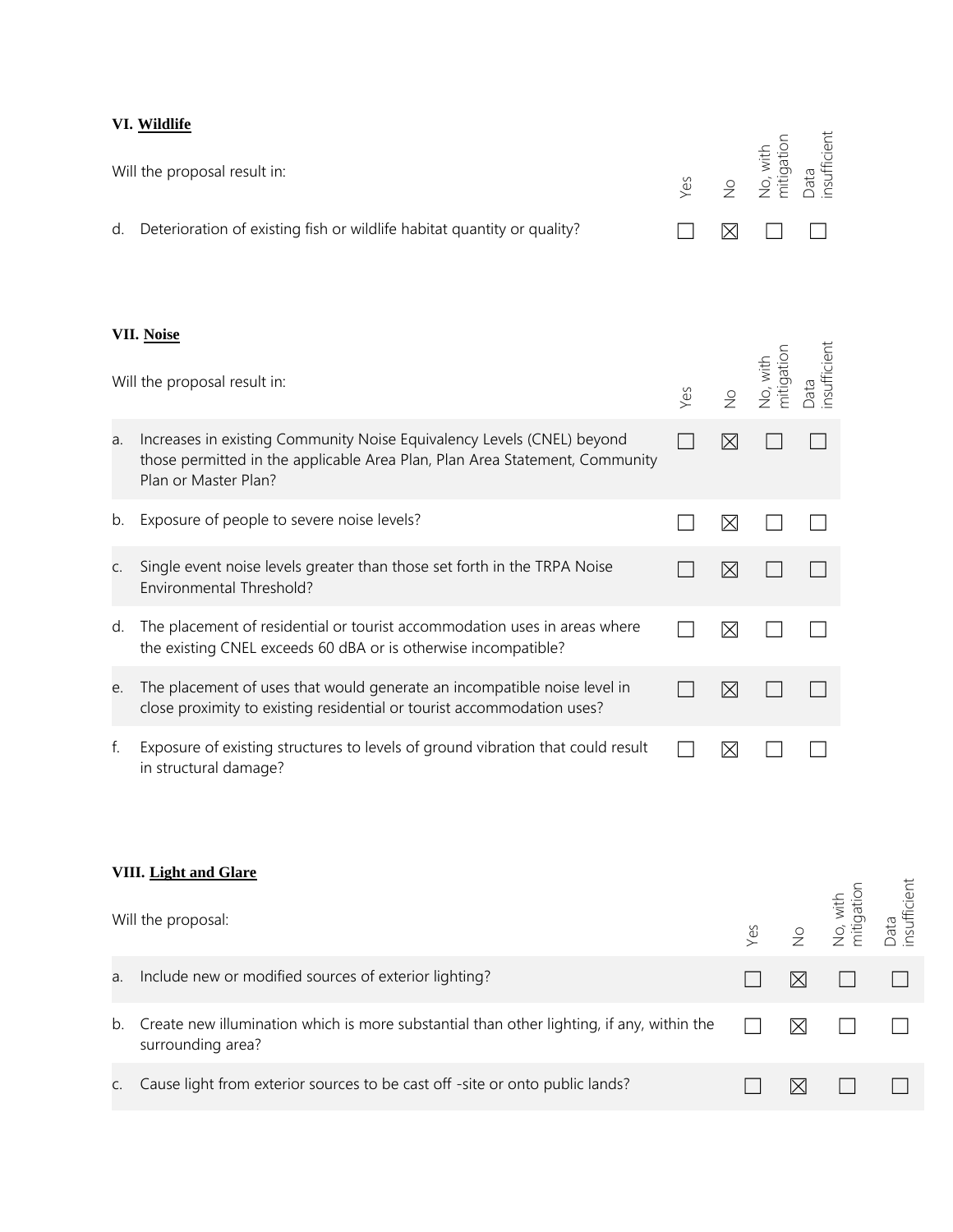#### **VIII. Light and Glare**

| Will the proposal:                                                                                                          |  | Yes<br>No, with<br>Mo, with<br>mitigatior<br>Data |  |
|-----------------------------------------------------------------------------------------------------------------------------|--|---------------------------------------------------|--|
| d. Create new sources of glare through the siting of the improvements or through the use $\Box$<br>of reflective materials? |  | $\boxtimes \quad \Box$                            |  |

### **IX. Land Use**

|    | Will the proposal:                                                                                                                                 |  | Yes<br>No, with<br>No, with<br>mitigation<br>Data<br>Insufficient |  |
|----|----------------------------------------------------------------------------------------------------------------------------------------------------|--|-------------------------------------------------------------------|--|
| a. | Include uses which are not listed as permissible uses in the applicable Area<br>Plan, Plan Area Statement, adopted Community Plan, or Master Plan? |  | $\boxtimes$ $\Box$ $\Box$                                         |  |
|    | b. Expand or intensify an existing non-conforming use?                                                                                             |  |                                                                   |  |

## **X. Natural Resources**

| Will the proposal result in:                                           |  | Yes<br>No, with<br>No, with<br>mitigation<br>Data<br>Data |  |
|------------------------------------------------------------------------|--|-----------------------------------------------------------|--|
| a. A substantial increase in the rate of use of any natural resources? |  | $\boxtimes$ $\Box$ $\Box$                                 |  |
| b. Substantial depletion of any non-renewable natural resource?        |  |                                                           |  |

### **XI. Risk of Upset**

|    | Will the proposal:                                                                                                                                                                                   |  | Yes<br>No, with<br>No, with<br>mitigation<br>Data<br>Insufficient |  |
|----|------------------------------------------------------------------------------------------------------------------------------------------------------------------------------------------------------|--|-------------------------------------------------------------------|--|
| a. | Involve a risk of an explosion or the release of hazardous substances<br>including, but not limited to, oil, pesticides, chemicals, or radiation in the event<br>of an accident or upset conditions? |  |                                                                   |  |
| b. | Involve possible interference with an emergency evacuation plan?                                                                                                                                     |  |                                                                   |  |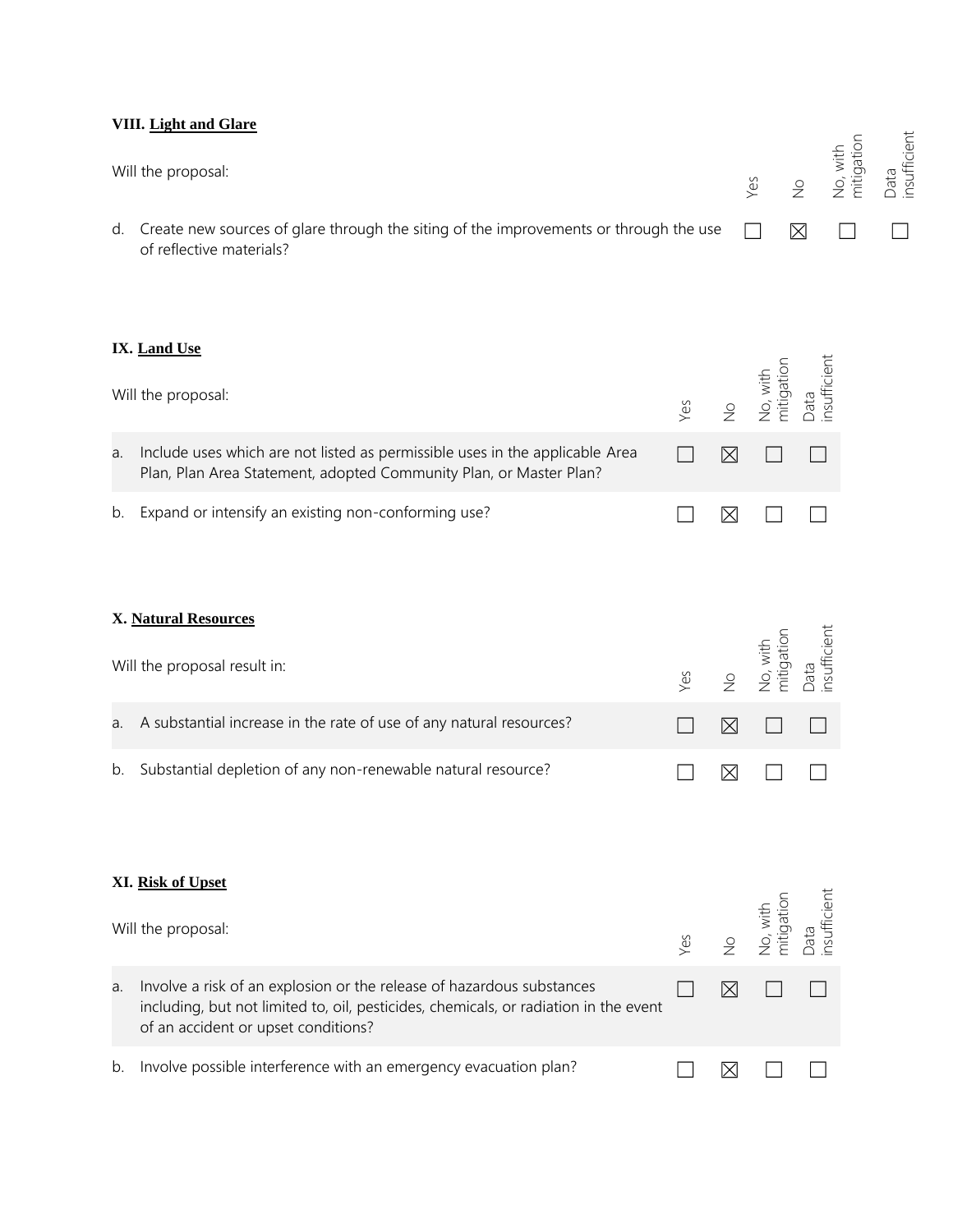## **XII. Population**

|    | Will the proposal:                                                                                                                                                                   | Yes | $\frac{1}{2}$ | No, with<br>mitigation | Data<br>insufficient  |
|----|--------------------------------------------------------------------------------------------------------------------------------------------------------------------------------------|-----|---------------|------------------------|-----------------------|
| a. | Alter the location, distribution, density, or growth rate of the human<br>population planned for the Region?                                                                         |     | $\boxtimes$   |                        |                       |
| b. | Include or result in the temporary or permanent displacement of residents?                                                                                                           |     | $\boxtimes$   |                        |                       |
|    | XIII. Housing                                                                                                                                                                        |     |               |                        |                       |
|    | Will the proposal:                                                                                                                                                                   | Yes | $\frac{1}{2}$ | No, with<br>mitigation | - und<br>insufficient |
| a. | Affect existing housing, or create a demand for additional housing?                                                                                                                  |     |               |                        |                       |
|    | To determine if the proposal will affect existing housing or create a demand<br>for additional housing, please answer the following questions:                                       |     |               |                        |                       |
|    | Will the proposal decrease the amount of housing in the Tahoe Region?<br>1.                                                                                                          |     | ⊠             |                        |                       |
|    | Will the proposal decrease the amount of housing in the Tahoe Region<br>2.<br>historically or currently being rented at rates affordable by lower and<br>very-low-income households? |     | $\boxtimes$   |                        |                       |
| b. | Will the proposal result in the loss of housing for lower-income and very-low-<br>income households?                                                                                 |     | ⊠             |                        |                       |
|    | XIV. Transportation / Circulation                                                                                                                                                    |     |               |                        |                       |
|    | Will the proposal result in:                                                                                                                                                         | Yes | $\frac{1}{2}$ | mitigation<br>No, with | nsufficient<br>Data   |
| a. | Generation of 100 or more new Daily Vehicle Trip Ends (DVTE)?                                                                                                                        |     | $\boxtimes$   |                        |                       |
| b. | Changes to existing parking facilities, or demand for new parking?                                                                                                                   |     | ⊠             |                        |                       |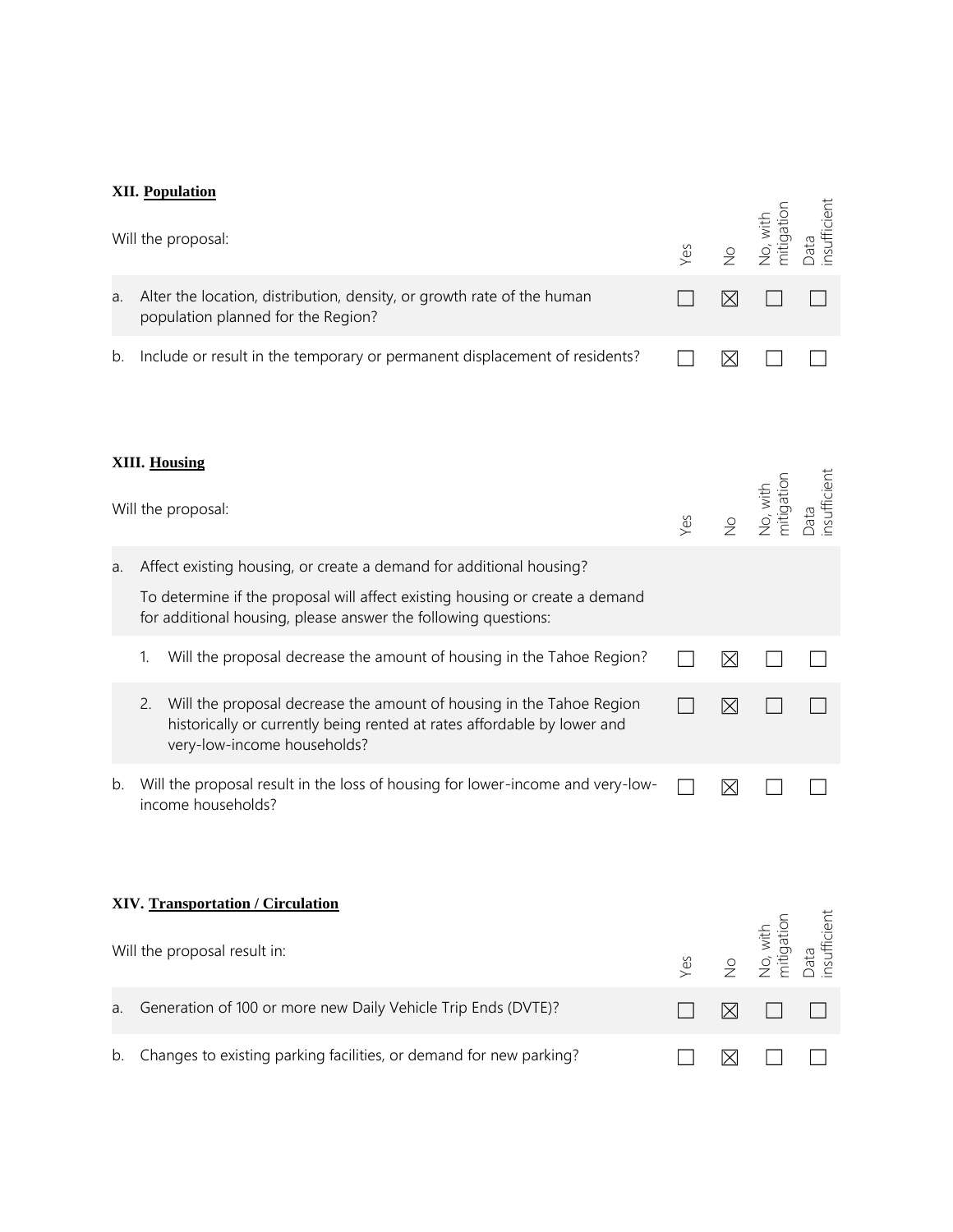| C. | Substantial impact upon existing transportation systems, including highway,<br>transit, bicycle or pedestrian facilities? | $\bowtie$ |                                                              |  |
|----|---------------------------------------------------------------------------------------------------------------------------|-----------|--------------------------------------------------------------|--|
| d. | Alterations to present patterns of circulation or movement of people and/or<br>goods?                                     | M         |                                                              |  |
| e. | Alterations to waterborne, rail or air traffic?                                                                           |           | $\mathsf{I} \times \mathsf{I}$ $\mathsf{I} \quad \mathsf{I}$ |  |
|    | Increase in traffic hazards to motor vehicles, bicyclists, or pedestrians?                                                |           |                                                              |  |

## **XV. Public Services**

|    | AV. <u>Public Services</u><br>Will the proposal have an unplanned effect upon, or result in a need for new or<br>altered governmental services in any of the following areas?: | Yes | $\frac{0}{2}$ | No, with<br>mitigation | Data insufficient    |
|----|--------------------------------------------------------------------------------------------------------------------------------------------------------------------------------|-----|---------------|------------------------|----------------------|
| a. | Fire protection?                                                                                                                                                               |     | $\boxtimes$   |                        |                      |
| b. | Police protection?                                                                                                                                                             |     | $\boxtimes$   |                        |                      |
| C. | Schools?                                                                                                                                                                       |     | $\boxtimes$   |                        |                      |
| d. | Parks or other recreational facilities?                                                                                                                                        |     | ⊠             |                        |                      |
| е. | Maintenance of public facilities, including roads?                                                                                                                             |     | $\boxtimes$   |                        |                      |
| f. | Other governmental services?                                                                                                                                                   |     | $\boxtimes$   |                        |                      |
|    | XVI. Energy                                                                                                                                                                    |     |               |                        |                      |
|    | Will the proposal result in:                                                                                                                                                   | Yes | $\frac{1}{2}$ | No, with<br>mitigation | Data<br>insufficient |
| a. | Use of substantial amounts of fuel or energy?                                                                                                                                  |     | $\boxtimes$   |                        |                      |
| b. | Substantial increase in demand upon existing sources of energy, or require<br>the development of new sources of energy?                                                        |     | ⊠             |                        |                      |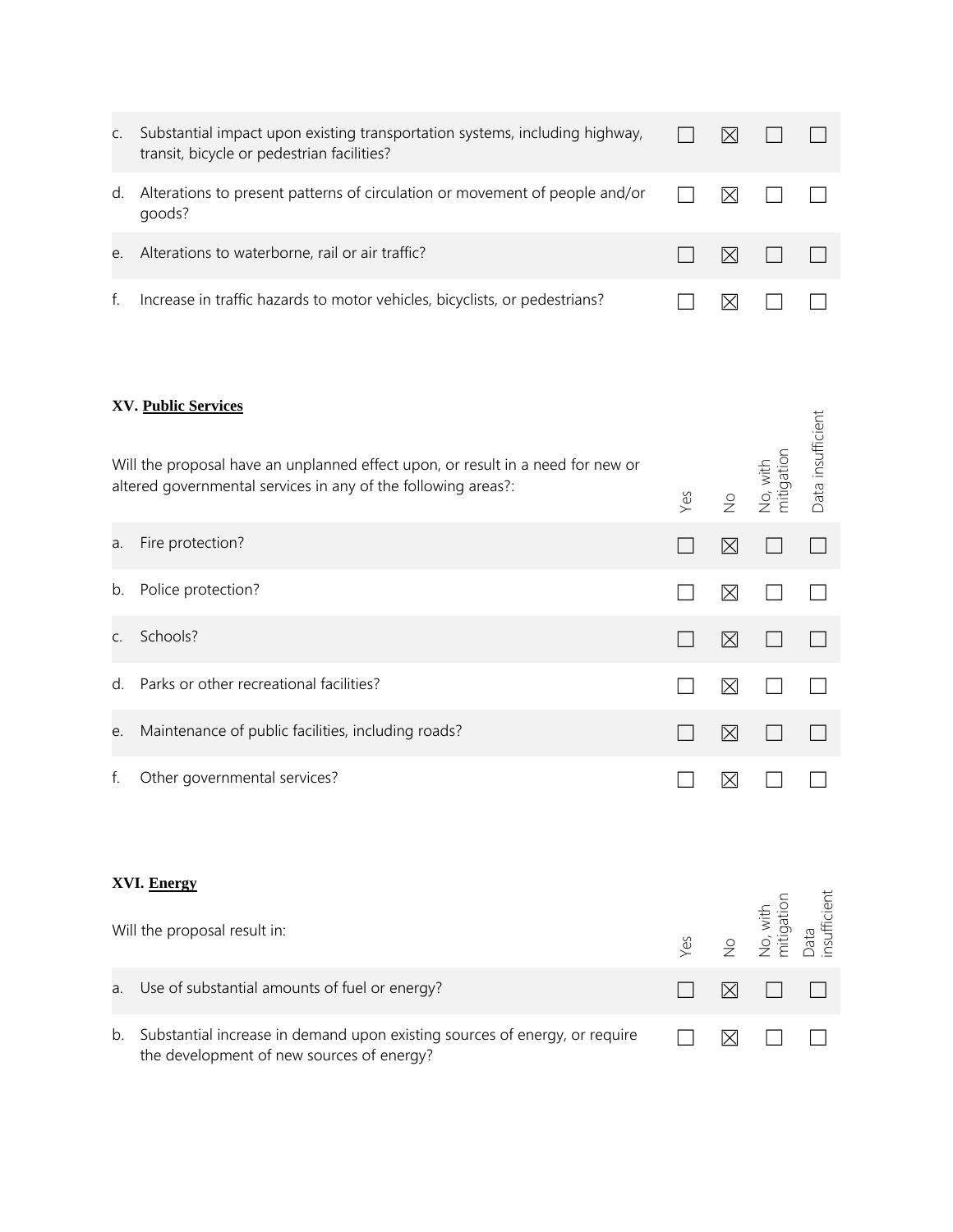## **XVII. Utilities**

Except for planned improvements, will the proposal result in a need for new systems, or substantial alterations to the following utilities: Yes No No, with mitigation Data insufficient

| a. | Power or natural gas?                                                                                                                     |   |  |
|----|-------------------------------------------------------------------------------------------------------------------------------------------|---|--|
|    | b. Communication systems?                                                                                                                 | ⋉ |  |
| C. | Utilize additional water which amount will exceed the maximum permitted<br>capacity of the service provider?                              | ⋉ |  |
| d. | Utilize additional sewage treatment capacity which amount will exceed the<br>maximum permitted capacity of the sewage treatment provider? | ⋉ |  |
| e. | Storm water drainage?                                                                                                                     |   |  |
|    | Solid waste and disposal?                                                                                                                 |   |  |

### **XVIII. Human Health**

|    | <u>луш. пштап пеани</u><br>Will the proposal result in:                                | Yes | $\frac{1}{2}$ | No, with<br>mitigation | Data<br>insufficient |
|----|----------------------------------------------------------------------------------------|-----|---------------|------------------------|----------------------|
| a. | Creation of any health hazard or potential health hazard (excluding mental<br>health)? |     | ⊠             |                        |                      |
| b. | Exposure of people to potential health hazards?                                        |     | ⊠             |                        |                      |
|    | XIX. Scenic Resources / Community Design<br>Will the proposal:                         | Yes | $\frac{1}{2}$ | No, with<br>mitigation | Data<br>insufficient |
| a. | Be visible from any state or federal highway, Pioneer Trail or from Lake Tahoe?        |     | $\boxtimes$   |                        |                      |
| b. | Be visible from any public recreation area or TRPA designated bicycle trail?           |     |               |                        |                      |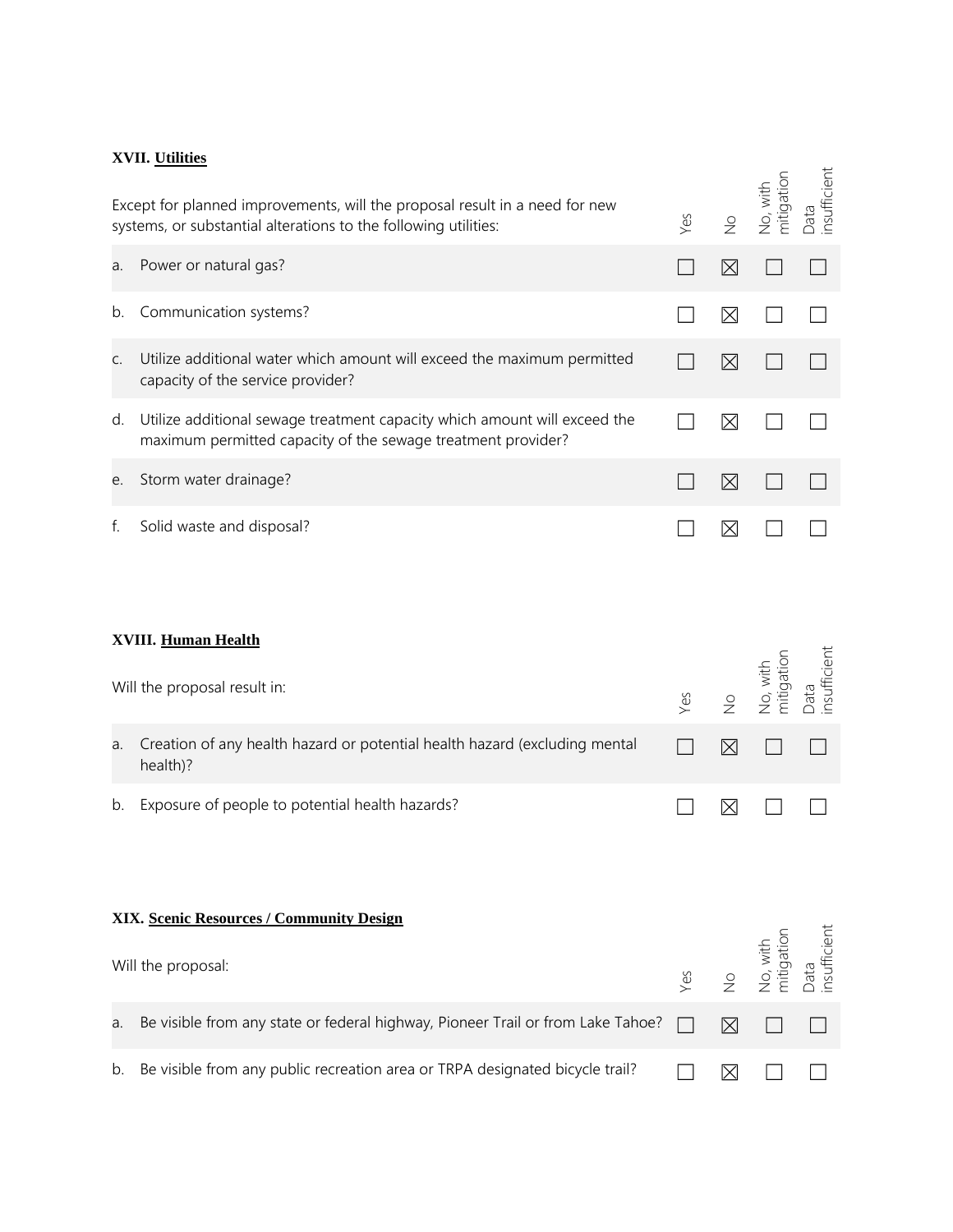#### **XIX. Scenic Resources / Community Design**

|                | Will the proposal:                                                                                                    |  | Yes<br>No, with<br>No, with<br>mitigation<br>Data<br>Data |  |
|----------------|-----------------------------------------------------------------------------------------------------------------------|--|-----------------------------------------------------------|--|
| $\mathsf{C}$ . | Block or modify an existing view of Lake Tahoe or other scenic vista seen from<br>a public road or other public area? |  |                                                           |  |
| d.             | Be inconsistent with the height and design standards required by the<br>applicable ordinance or Community Plan?       |  |                                                           |  |
| e.             | Be inconsistent with the TRPA Scenic Quality Improvement Program (SQIP) or<br>Design Review Guidelines?               |  |                                                           |  |

### **XX. Recreation**

| Will the proposal: |                                                                                                 | $Y$ es |   | No<br>Mo, with<br>mitigation | Data<br>nsufficient |
|--------------------|-------------------------------------------------------------------------------------------------|--------|---|------------------------------|---------------------|
| a.                 | Create additional demand for recreation facilities?                                             |        | ⋉ |                              |                     |
|                    | b. Create additional recreation capacity?                                                       |        |   |                              |                     |
| C.                 | Have the potential to create conflicts between recreation uses, either existing<br>or proposed? |        | ⋉ |                              |                     |
| d.                 | Result in a decrease or loss of public access to any lake, waterway, or public<br>lands?        |        |   |                              |                     |

#### **XXI. Archaeological / Historical**

|    | XXI. Archaeological / Historical                                                                                                                                                                    |  | Yes<br>No<br>No, with<br>mitigation<br>Data<br>Data |  |
|----|-----------------------------------------------------------------------------------------------------------------------------------------------------------------------------------------------------|--|-----------------------------------------------------|--|
| a. | Will the proposal result in an alteration of or adverse physical or aesthetic<br>effect to a significant archaeological or historical site, structure, object or<br>building?                       |  |                                                     |  |
| b. | Is the proposed project located on a property with any known cultural,<br>historical, and/or archaeological resources, including resources on TRPA or<br>other regulatory official maps or records? |  |                                                     |  |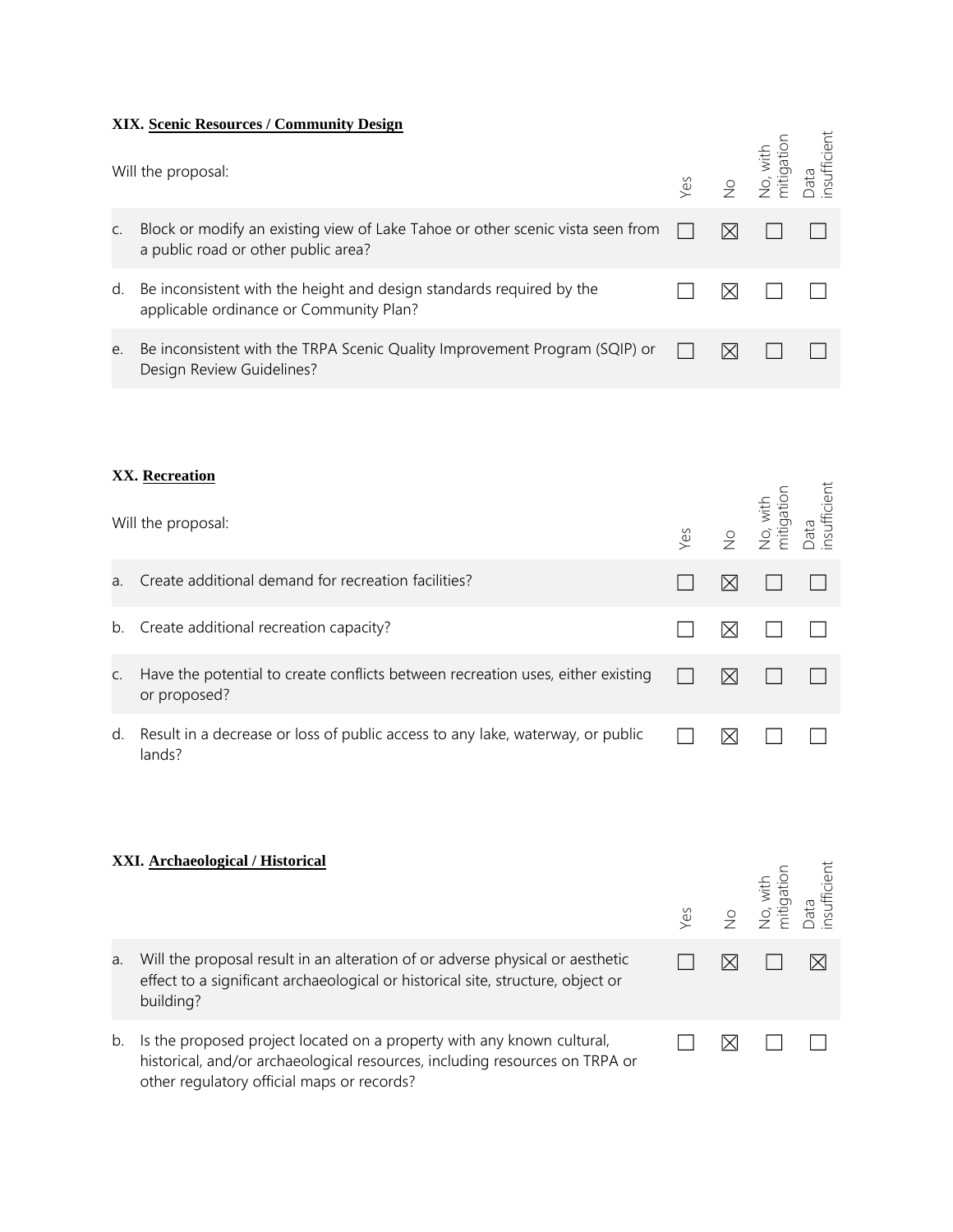# **XXI. Archaeological / Historical**

|    | <u> XXI. Archaeological / Historical</u>                                                                                                                                                                                                                                                                                                                                                                                         | Yes | $\frac{1}{2}$ | mitigation<br>No, with | nsufficient<br>Data |
|----|----------------------------------------------------------------------------------------------------------------------------------------------------------------------------------------------------------------------------------------------------------------------------------------------------------------------------------------------------------------------------------------------------------------------------------|-----|---------------|------------------------|---------------------|
| C. | Is the property associated with any historically significant events and/or sites<br>or persons?                                                                                                                                                                                                                                                                                                                                  |     | ⊠             |                        |                     |
| d. | Does the proposal have the potential to cause a physical change which would<br>affect unique ethnic cultural values?                                                                                                                                                                                                                                                                                                             |     | ⊠             |                        |                     |
| e. | Will the proposal restrict historic or pre-historic religious or sacred uses within<br>the potential impact area?                                                                                                                                                                                                                                                                                                                |     | ⊠             |                        |                     |
|    | <b>XXII.</b> Findings of Significance                                                                                                                                                                                                                                                                                                                                                                                            | Yes | $\frac{1}{2}$ | No, with<br>mitigation |                     |
| a. | Does the project have the potential to degrade the quality of the<br>environment, substantially reduce the habitat of a fish population to drop<br>below self-sustaining levels, threaten to eliminate a plant or animal<br>community, reduce the number or restrict the range of a rare or endangered<br>plant or animal or eliminate important examples of the major periods of<br>California or Nevada history or prehistory? |     | ⊠             |                        |                     |
| b. | Does the project have the potential to achieve short-term, to the<br>disadvantage of long-term, environmental goals? (A short-term impact on the<br>environment is one which occurs in a relatively brief, definitive period of time,<br>while long-term impacts will endure well into the future.)                                                                                                                              |     | ⊠             |                        |                     |
| C. | Does the project have impacts which are individually limited, but cumulatively<br>considerable? (A project may impact on two or more separate resources<br>where the impact on each resource is relatively small, but where the effect of<br>the total of those impacts on the environmental is significant?)                                                                                                                    |     | ⊠             |                        |                     |
| d. | Does the project have environmental impacts which will cause substantial                                                                                                                                                                                                                                                                                                                                                         |     | $\boxtimes$   |                        |                     |

adverse effects on human being, either directly or indirectly?